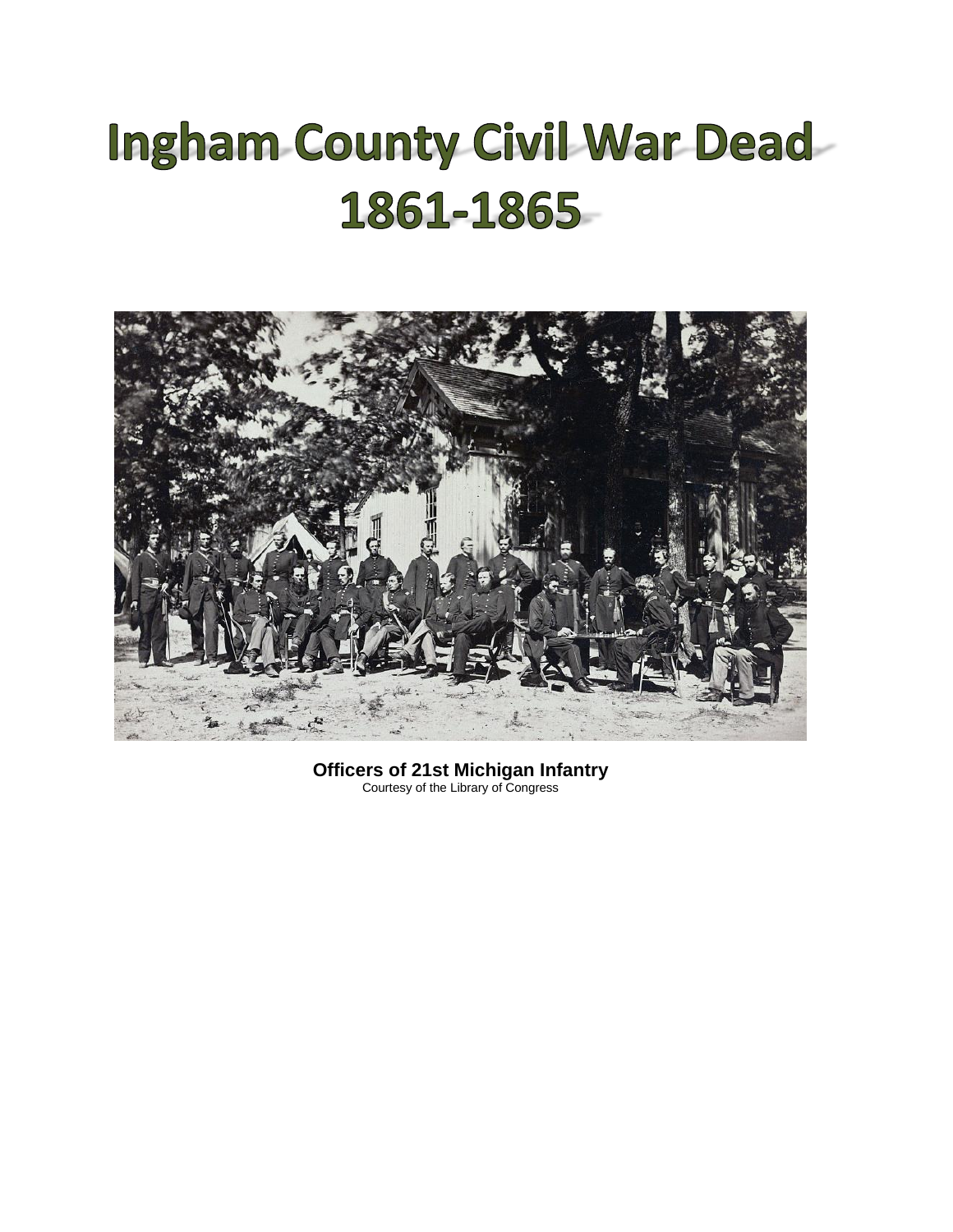| Last            | <b>First</b> | MI      | <b>Division</b>  | <b>Company</b> | Date of Death | <b>Residence</b>   |
|-----------------|--------------|---------|------------------|----------------|---------------|--------------------|
| Ackers          | William      | E       | 15th Inf         | D              | 9/4/1865      | Williamston        |
| Adams           | William      | Η       | 7th Cav          | D              | 7/4/1863      | Lansing            |
| Agard           | William      | S       | 3rd Inf          | G              | 12/6/1862     | Lansing            |
| Alexander       | Eli          | P       | 26th Inf         | Н              | Unknown       | Williamston        |
| Allen           | Gilbert      |         | 12th Inf         | G              | 5/13/1862     | Delhi              |
| Amy             | George       | н       | 26th Inf         | H              | 2/18/1863     | Wheatfield         |
| Ariss           | James        |         | 29th Inf         | К              | 5/12/1864     | Onondaga           |
| Armstrong       | John         | D       | 1st Art. Battery | E              | 7/21/1864     | Leslie             |
| Avis            | James        |         | 6th Inf          | $\mathsf{C}$   | 8/17/1864     | LeRoy              |
| <b>Baker</b>    | Albert       |         | 19th Inf         | Α              | 12/5/1862     | Mason              |
| <b>Baker</b>    | Herman       |         | 8th Inf          | К              | 2/8/1862      | Leslie             |
| <b>Ballard</b>  | James        | Α       | 3rd Inf          | G              | 5/5/1864      | Lansing            |
| <b>Barnes</b>   | Joshua       |         | 6th HV ARTY      | B              | 7/17/1865     | Webberville        |
| <b>Barnhart</b> | John         | E       | 8th Cav          | E              | 12/12/1864    | Alaiedon           |
| Barnum          | David        |         | 2nd Cav          | B              | 2/25/1864     | <b>Bunker Hill</b> |
| <b>Bartlett</b> | Emerson      | R       | Berdan's S.S.    | B              | 9/21/1864     | Ingham County      |
| Bateman         | Myron        | E       | 6th Inf          | $\mathsf{H}$   | 8/5/1862      | Aurelius           |
| Beebe           | Martin       | $\sf S$ | 8th Inf          | E              | 9/23/1862     | Lansing            |
| <b>Beers</b>    | Chester      | F       | 12th Inf         | G              | 5/25/1865     | <b>Bunker Hill</b> |
| <b>Beers</b>    | Henry        | Η       | 10th Cav         | D              | 8/24/1864     | Vevay              |
| Belcher         | William      |         | 12th Inf         | G              | 10/11/1862    | Leslie             |
| Bell            | Ezra         |         | 2nd Cav          | B              | 5/1/1862      | Dansville          |
| <b>Bellows</b>  | Edward       |         | 26th Inf         | G              | 7/15/1864     | Ingham Township    |
| Benham          | Elias        | P       | 7th Cav          | D              | 5/27/1863     | Aurelius           |
| Benson          | Edwin        |         | 8th Inf          | E              | 5/31/1862     | Ingham County      |
| <b>Bird</b>     | William      | T       | 148th NY         | G              | 6/11/1864     | Mason              |
| Blumburg        | Samuel       | B       | 6th Cav          | G              | 10/29/1865    | Lansing            |
| <b>Bohnet</b>   | John         |         | Berdan's S.S.    | B              | 6/1/1864      | Lansing            |
| <b>Boswell</b>  | Edson        | W       | 28th Inf         | F              | 2/20/1865     | Lansing            |
| Bowdish         | Corydon      | L       | 7th Inf          | B              | 5/11/1864     | Stockbridge        |
| Boyce           | Jerome       | B       | 20th Inf         | К              | 5/12/1864     | Stockbridge        |
| <b>Bradman</b>  | Lewis        |         | 12th Inf         | G              | 8/4/1864      | Alaiedon           |
| <b>Brewer</b>   | Charles      | W       | 26th Inf         | G              | 2/15/1863     | Ingham Township    |
| <b>Brittan</b>  | Whitney      |         | 26th Inf         | H              | 12/31/1863    | LeRoy              |
| Brown           | Robert       | S       | 1st Eng          | Н              | 12/10/1864    | <b>Bunker Hill</b> |
| Brown           | Sidney       | F       | 6th Inf          | U              | 5/23/1864     | Williamston        |
| <b>Buck</b>     | Henry        |         | 8th Inf          | E              | 12/26/1862    | Lansing            |
| <b>Burr</b>     | Benjamin     |         | 8th Inf          | E              | 6/16/1862     | Leslie             |
| <b>Butler</b>   | Chauncey     |         | 26th Inf         | $\mathsf{H}$   | 5/21/1864     | Williamston        |
| <b>Butler</b>   | James        |         | 7th Inf          | B              | 8/16/1864     | Vevay              |
| Calkins         | William      | Α       | 20th Inf         | Α              | 1/3/1863      | Lansing            |
| Call            | Henry        | C       | 8th Inf          | К              | 6/1862        | Ingham County      |
| Camp            | Nathaniel    | J       | 20th Inf         | Α              | 7/2/1863      | Ingham Township    |
| Capen           | Andrew       | J       | 26th Inf         | H              | 2/22/1865     | Williamston        |
| Carey           | George       | R       | 1st Cav          |                | 4/14/1864     | Alaiedon           |
| Carpenter       | William      |         | 3rd Cav          | E              | 3/17/1864     | Onondaga           |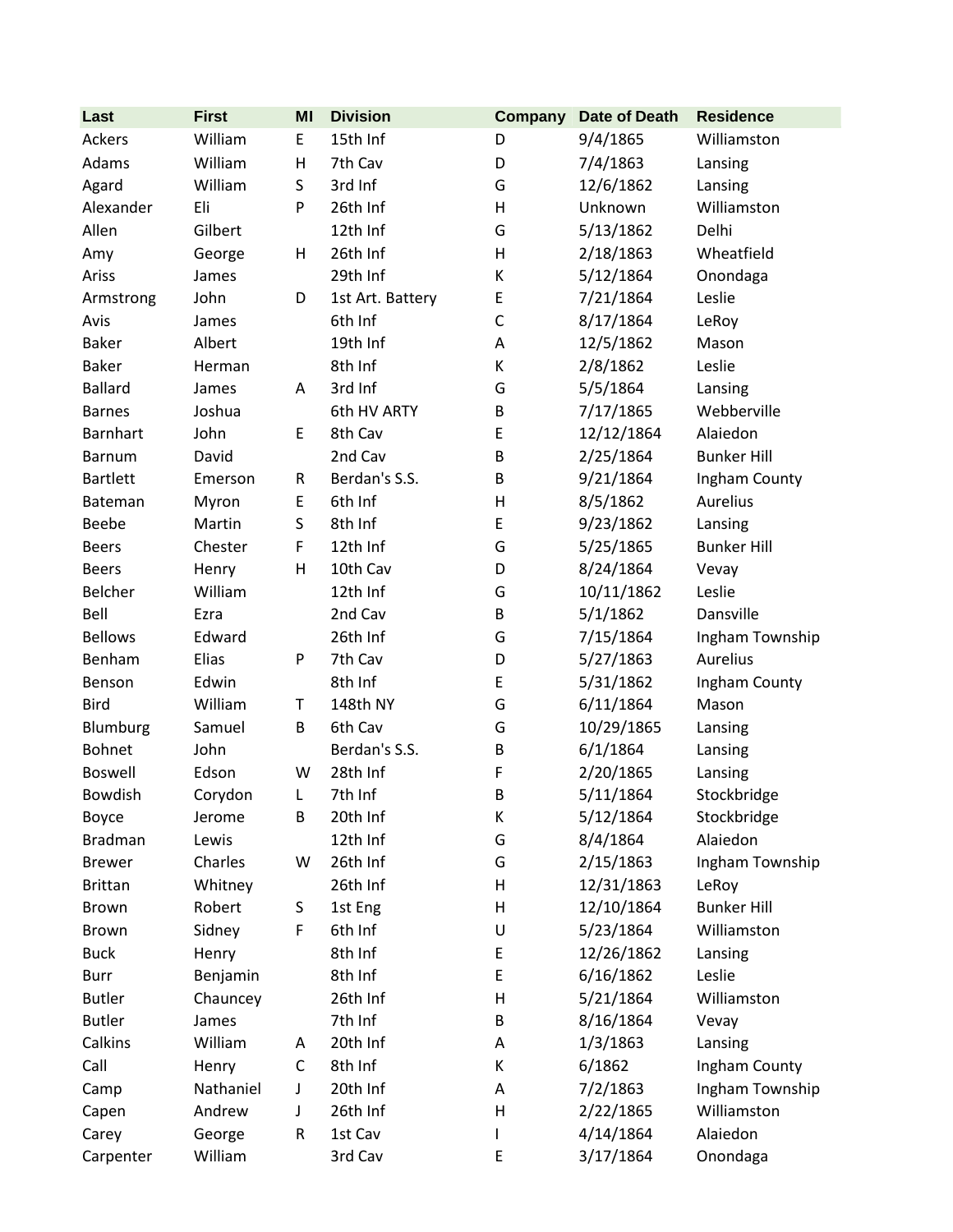| Carr          | Albert          | D           | 3rd Inf          | G | 8/12/1861  | Lansing         |
|---------------|-----------------|-------------|------------------|---|------------|-----------------|
| Carr          | Alpheus         | W           | 1st Cav          | L | 6/12/1864  | Lansing         |
| Carter        | Clark           | S           | 1st SS           | I | 8/24/1864  | Williamston     |
| Carter        | <b>Silas</b>    |             | 2nd Inf          | C | 6/18/1864  | Stockbridge     |
| Cary          | William         |             | 28th Inf         | F | 2/1/1865   | Lansing         |
| Chamberlain   | Edward          |             | 26th Inf         | Н | 5/12/1864  | Williamston     |
| Chandler      | George          | B           | 6th Cav          | D | 9/16/1863  | Locke           |
| Chapman       | Alferd          | Н           | 28th Inf         | F | 9/15/1865  | Lansing         |
| Child         | Mark            | H           | 1st SS           | E | 4/28/1864  | Lansing         |
| Choates       | William         |             | 3rd Inf          | C | 7/1/1861   | Lansing         |
| Church        | Charles         | $\sf H$     | 3rd Inf          | G | 5/8/1864   | Williamston     |
| Church        | Menzer          |             | Berdan's S.S.    | B |            | Ingham County   |
| Clark         | George          |             | 6th Cav          | G | 7/11/1863  | Lansing         |
| Clarke        | Rufus           | M           | Berdan's S.S.    | B | 10/9/1864  | Ingham County   |
| Clay          | George          | W           | 15th Inf         |   | 6/24/1865  | Williamston     |
| Clements      | William         | M           | 26th Inf         | B | 8/27/1864  | White Oak       |
| Colby         | George          | $\mathsf F$ | 10th Cav         | F | 11/20/1863 | Williamston     |
| Comstock      | Abraham         |             | 9th Inf.         | К | 6/8/1864   | Ingham County   |
| Cooper        | David           |             | 14th Inf.        | D | 8/29/1864  | Ingham County   |
| Corey         | Judson          |             | Berdan's S.S.    | B | 10/24/1864 | Delhi           |
| Coryell       | Cyrus           | W           | 20th Inf         | А | 5/20/1864  | Lansing         |
| Cowley        | Farrel          |             | 8th Inf          | E | 5/20/1864  | Lansing         |
| Craddock      | Charles         |             | 12th Inf         | E | 5/27/1865  | Leslie          |
| Cronk         | Thomas          |             | 20th Inf         | А | 1/18/1864  | Lansing         |
| Cronkhite     | Charles         |             | Berdan's S.S.    | B | 5/12/1864  | Mason           |
| Crum          | Francis         | S           | 7th Inf          | B | 8/8/1862   | Leslie          |
| Curtis        | James           | Α           | 11th Inf         | G | 5/26/1865  | Ingham Township |
| Curtiss       | Benjamin        | F           | 1st Inf          | F | 6/27/1862  | Ingham County   |
| Curtiss       | Darins          |             | 9th Cav          | А | 10/1863    | Vevay           |
| Dalton        | James           |             | 3rd Inf          | B | 11/18/1861 | Lansing         |
| Darrin        | Walter          |             | Berdan's S.S.    | B | 7/29/1864  | Ingham County   |
| Davis         | Myron           |             | Berdan's S.S.    | B | 10/29/1864 | Onondaga        |
| Decker        | Benjamin        | J           | 15th Inf         | B | 5/21/1862  | Williamston     |
| Delamater     | Martin          | ${\sf R}$   | 7th Cav          | G | 8/7/1864   | Leslie          |
| Delamater     | <b>Nicholas</b> | J           | 3rd Cav          | E | 12/24/1861 | Leslie          |
| Densmore      | Daniel          |             | 3rd Cav          | B | 9/4/1864   | Ingham County   |
| Dermott       | James           |             | 20th Inf         | А | 6/27/1863  | Delhi           |
| Dewey         | William         | Α           | 20th Inf         | А | 6/18/1864  | Leslie          |
| Diamond       | Stephen         | H           | 26th Inf         | Н | 2/12/1864  | Vevay           |
| Dixon         | William         | Н           | 20th Inf         | Α | 9/9/1862   | Aurelius        |
| Dorr          | John            | D           | 14th Inf.        | D | 8/17/1862  | Lansing         |
| Douglas       | John            | Α           | 20th Inf         | А | 2/14/1863  | Delhi           |
| Douglas       | Thomas          |             | 20th Inf         | F | 5/13/1864  | Stockbridge     |
| Douglas       | William         | F           | 8th Inf          | С | 4/14/1863  | Leslie          |
| Down          | John            |             | 1st Art. Battery | С | 5/5/1865   | Leslie          |
| <b>Drake</b>  | John            | G           | 16th Inf         | C | 10/21/1861 | Lansing         |
| <b>DuBois</b> | Emerson         | P           | 12th Inf         | G | 5/6/1865   | Mason           |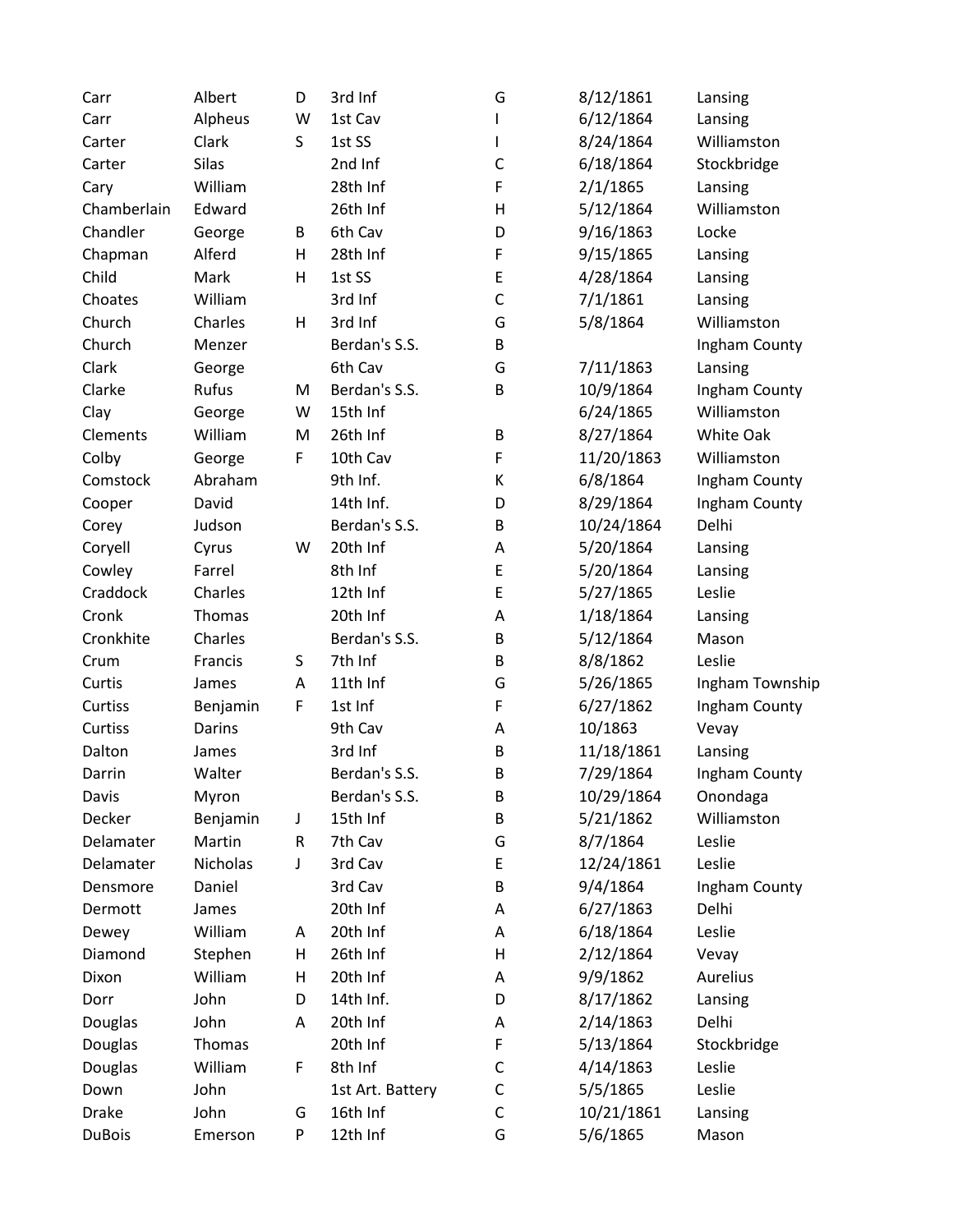| Duffle       | Mack           |   | 6th Inf              | B            | 10/4/1864  | Vevay              |
|--------------|----------------|---|----------------------|--------------|------------|--------------------|
| Earl         | Robert         |   | 6th Inf              | U            | 5/6/1864   | <b>Bunker Hill</b> |
| Eaton        | Edward         |   | 3rd Cav              | E            |            | Mason              |
| Eaton        | Samuel         |   | 10th Cav             | К            | 2/13/1864  | Ingham Township    |
| Ege          | Azariah        |   | 1st Inf.             | К            | 5/3/1863   | Lansing            |
| Elder        | Matthew        |   | 8th Inf              |              | 7/25/1863  | Lansing            |
| Elliott      | John           | G | 3rd Inf              | G            | 5/12/1864  | Ingham County      |
| Ellis        | Daniel         |   | 12th Inf             | G            | 5/30/1862  | Lansing            |
| Ellis        | Daniel         |   | Berdan's S.S.        | B            | 9/27/1864  | Lansing            |
| Ellis        | George         |   | 3rd Inf              | G            | 9/2/1862   | Lansing            |
| Ellsworth    | William        | Н | 6th Inf              | B            | 9/13/1864  | <b>Bunker Hill</b> |
| Erving       | George         | Н | 20th Inf             | К            | 11/29/1863 | Stockbridge        |
| Everett      | Nathan         |   | 8th Inf              | E            | 5/6/1864   | Lansing            |
| Fanchen      | John           | Н | 12th Inf             | F            | 5/10/1862  | <b>Aurelius</b>    |
| Fine         | Owen           | W | 8th Inf              | $\mathsf{C}$ | 7/16/1863  | Leslie             |
| Fisher       | Daniel         | W | 8th Inf              | $\mathsf C$  | 5/12/1864  | Lansing            |
| Fisher       | George         | W | 26th Inf             | Н            | 6/5/1863   | Vevay              |
| Fisher       | James          |   | 26th Inf             | Н            | 12/18/1862 | Locke              |
| <b>Fitts</b> | Welton         |   | Berdan's S.S.        | B            | 6/11/1862  | Lansing            |
| Fitzpatrick  | Matthew        |   | 8th Inf              | E            | 8/27/1864  | Lansing            |
| Force        | Francis        |   | 27th Inf             | D            | 5/5/1864   | Stockbridge        |
| Foster       | Charles        | T | 3rd Inf              | G            | 5/31/1862  | Lansing            |
| Foster       | Fredrick       |   | 12th Inf             | G            | 3/6/1865   | <b>Bunker Hill</b> |
| Foster       | John           | N | 3rd Inf              | B            | 6/15/1862  | Ingham County      |
| Franklin     | Samuel         | W | 12th Inf             | Н            | 10/21/1864 | Mason              |
| Freeman      | Orlando        | M | 7th Inf              | B            | 12/29/1861 | Aurelius           |
| Fritz        | Melvin         | P | 26th Inf             | B            | 8/25/1864  | Mason              |
| Fry          | Jonathan       | J | 20th Inf             | D            | 8/18/1862  | Onondaga           |
| Fulton       | Robert         |   | 8th Inf              | E            | 6/17/1864  | Lansing            |
| Gardner      | John           | S | 16th Inf             | G            | 6/27/1862  | Lansing            |
| Garrison     | John           |   | 20th Inf             | D            | 12/12/1863 | White Oak          |
| Gates        | Walter         |   | 16th Inf             | Ε            | 2/28/1863  | Delhi              |
| Giddings     | George         | N | 4th Cav              | L            | 3/17/1863  | Leslie             |
| Gidney       | Cassius        | M | 27th Inf             | D            | 5/12/1864  | Vevay              |
| Gieffer      | Peter          |   | 12th Inf             | G            | 8/7/1862   | Lansing            |
| Gillman      | Christopher    |   | 1st Art. Battery     | E            | 7/4/1862   | Stockbridge        |
| Gilmore      | Benjamin       | S | 1st Cav              | L            | 2/20/1865  | Aurelius           |
| Gleek        | George         | Α | 1st Cav              | L            | 10/24/1864 | Mason              |
| Godfrey      | Russel         | B | 7th Inf              | B            | 7/4/1863   | Leslie             |
| Gordon       | Jasper         |   | 16th Inf             | А            | 9/30/1862  | Lansing            |
| Graham       | William        | B | Berdan's S.S.        | B            | 6/30/1863  | Ingham County      |
| Green        | Benjamin       |   | 1st Colored Infantry | C            | 2/21/1864  | Lansing            |
| Greene       | William        | M | 20th Inf             | А            | 5/10/1863  | Lansing            |
| Grovenburg   | Adolphus       | W | 6th Inf              | B            | 10/19/1864 | Delhi              |
| Grovenburgh  | Adolphus       | N | 20th Inf             | A            | 10/19/1864 | Delhi              |
| Guest        | Henry          | С | 12th Inf             | G            | 5/25/1862  | Lansing            |
| Gunn         | <b>Burrell</b> | G | 1st Cav              | L            | 8/30/1864  | Alaiedon           |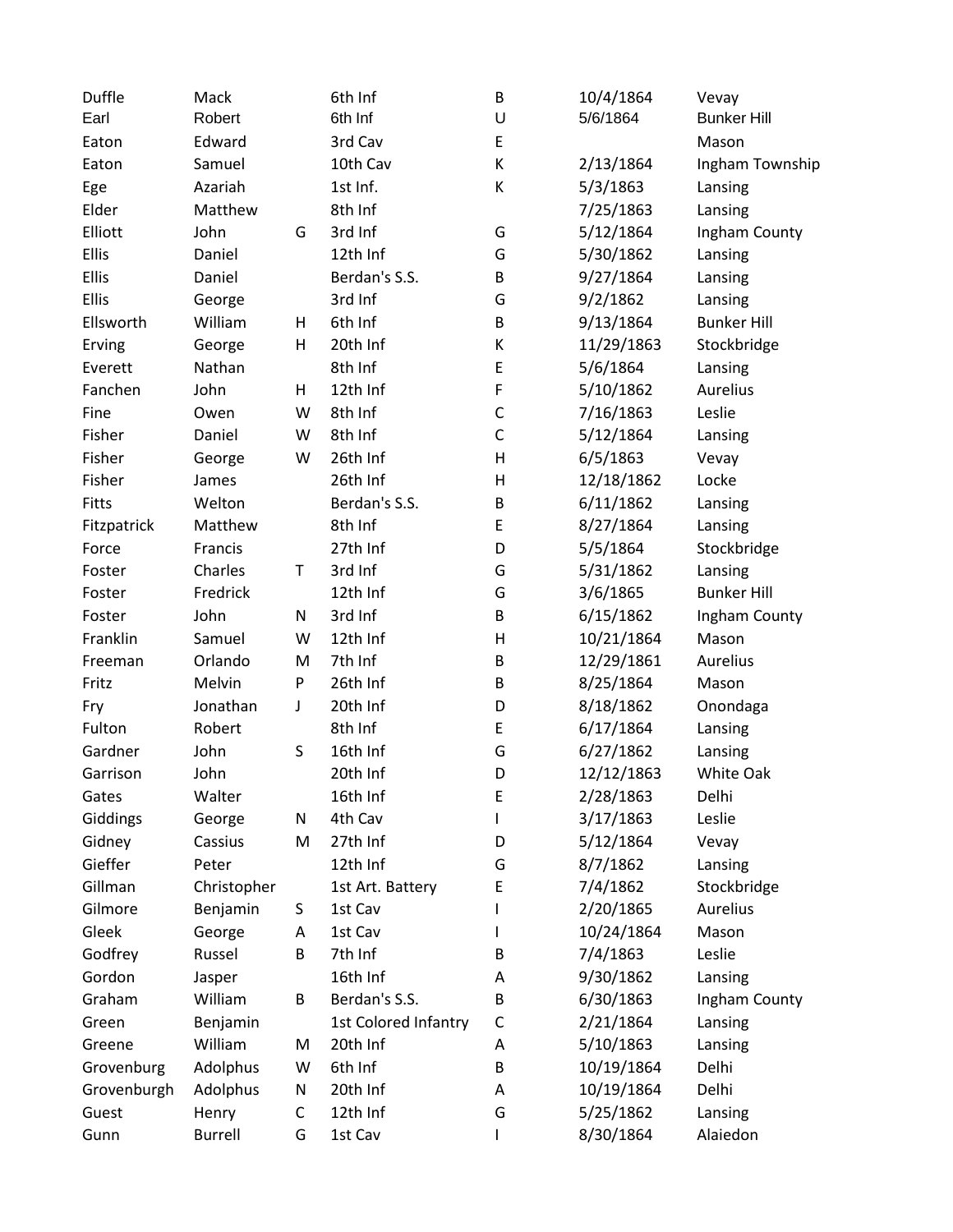| Hakes           | James     |             | 26th Inf             | H            | 5/12/1864  | Vevay              |
|-----------------|-----------|-------------|----------------------|--------------|------------|--------------------|
| Hall            | John      | Α           | 8th Inf              | E            | 12/7/1861  | Lansing            |
| Hall            | Robert    | A           | 9th Cav              | A            | 4/18/1864  | Vevay              |
| Hammond         | Albert    | T           | 26th Inf             | H            | 9/28/1864  | Locke              |
| Hammond         | Benjamin  | $\mathsf F$ | 3rd/5th Inf          | F            | 6/16/1864  | Locke              |
| Handy           | Alfred    | S           | 2nd Inf              | B            | 5/31/1862  | Mason              |
| Haney           | Elijah    |             | 1st Inf              | F            | 2/21/1863  | Ingham County      |
| Haney           | Jacob     |             | 11th Inf             | D            | 5/4/1865   | Mason              |
| <b>Harkness</b> | Darwin    |             | 26th Inf             | H            | 9/16/1864  | Williamston        |
| Harlow          | James     | D           | 7th Inf              | B            | 9/17/1862  | Leslie             |
| Harrington      | Elisha    |             | 8th Inf              | B            | 5/12/1864  | Lansing            |
| Harrison        | James     | B           | 1st Inf              | A            | 11/9/1861  | Ingham County      |
| Hastings        | Silas     | F           | 1st Eng              | L            | 7/12/1864  | Lansing            |
| Hatfield        | Calvin    | Н           | 13th Inf             | F            | 7/12/1864  | Onondaga           |
| Haviland        | Cornelius |             | 8th Inf              | E            | 4/12/1862  | Lansing            |
| <b>Hawkins</b>  | Thomas    | J           | Berdan's S.S.        | B            | 7/1864     | Aurelius           |
| Haws            | Richard   |             | 26th Inf             | Н            | 2/25/1865  | Ingham Township    |
| Hayho           | Samuel    |             | 11th Inf             | F            | 5/15/1865  | Ingham Township    |
| Hayward         | Austin    |             | 1st Art. Battery     | $\mathsf{C}$ | 7/8/1864   | Leslie             |
| <b>Hicks</b>    | Francis   |             | 2nd Cav              | $\sf B$      | 5/7/1864   | Dansville          |
| Hill            | Noah      |             | 1st Colored Infantry | F            | 4/19/1865  | Lansing            |
| Hill            | Plympton  |             | 1st Eng              | Α            | 8/12/1864  | Locke              |
| Hitchcock       | Rufus     |             | 6th Cav              | D            | 12/22/1863 | Locke              |
| Hobert          | Hartland  |             | 7th Cav              | Н            | 4/2/1865   | Aurelius           |
| Hodges          | George    |             | 7th Inf              | B            | 5/6/1864   | <b>Bunker Hill</b> |
| Hoffman         | Randall   |             | 1st Inf.             | H            | 6/27/1862  | Lansing            |
| Hogan           | William   | F           | 3rd Inf              | G            | 8/29/1862  | Lansing            |
| Hopkins         | Milo      | J           | 6th Cav              | G            | 1/28/1863  | Lansing            |
| Howell          | John      | A           | 26th Inf             | B            | 3/28/1863  | White Oak          |
| Hudson          | Albert    |             | 20th Inf             | Α            | 3/21/1863  | Lansing            |
| Hulett          | Asa       |             | 12th Inf             | К            | 6/18/1865  | Leslie             |
| Hull            | Lyman     |             | 8th Inf              | E            | 12/21/1861 | Lansing            |
| Hunt            | Charles   | S           | Berdan's S.S.        | B            | 12/27/1864 | Lansing            |
| Hunt            | John      | O           | Berdan's S.S.        | B            | 1/3/1862   | Onondaga           |
| Hunt            | Joseph    | J           | Berdan's S.S.        | B            | 8/6/1862   | Aurelius           |
| Huntley         | John      |             | 1st Art. Battery     | C            | 2/28/1865  | Leslie             |
| Huntoon         | Samuel    | L           | 27th Inf             | D            | 8/22/1864  | Leslie             |
| Huntoon         | Wallace   | P           | 27th Inf             | D            | 5/10/1864  | Leslie             |
| Huschenbeth     | Andrew    |             | 1st Cav              | L            | 11/17/1864 | Alaiedon           |
| Ingersoll       | Sibley    | J           | 8th Inf              | E            | 10/9/1863  | Ingham County      |
| lott            | Harrison  |             | 1st Cav              | L            | 8/31/1864  | Mason              |
| Jackson         | William   |             | Berdan's S.S.        | C            | 12/28/1862 | Lansing            |
| <b>Jeffries</b> | James     | J           | 14th Inf.            | D            | 7/10/1864  | Lansing            |
| Johnson         | Isaac     |             | 16th Inf             | L            | 7/9/1864   | Wheatfield         |
| Johnson         | John      | Н           | 16th Inf             | L            | 8/30/1862  | Wheatfield         |
| Keefer          | Lester    |             | 8th Inf              | Ε            | 12/16/1863 | Ingham County      |
| Kent            | George    | Α           | 7th Inf              | B            | 8/14/1864  | Vevay              |
|                 |           |             |                      |              |            |                    |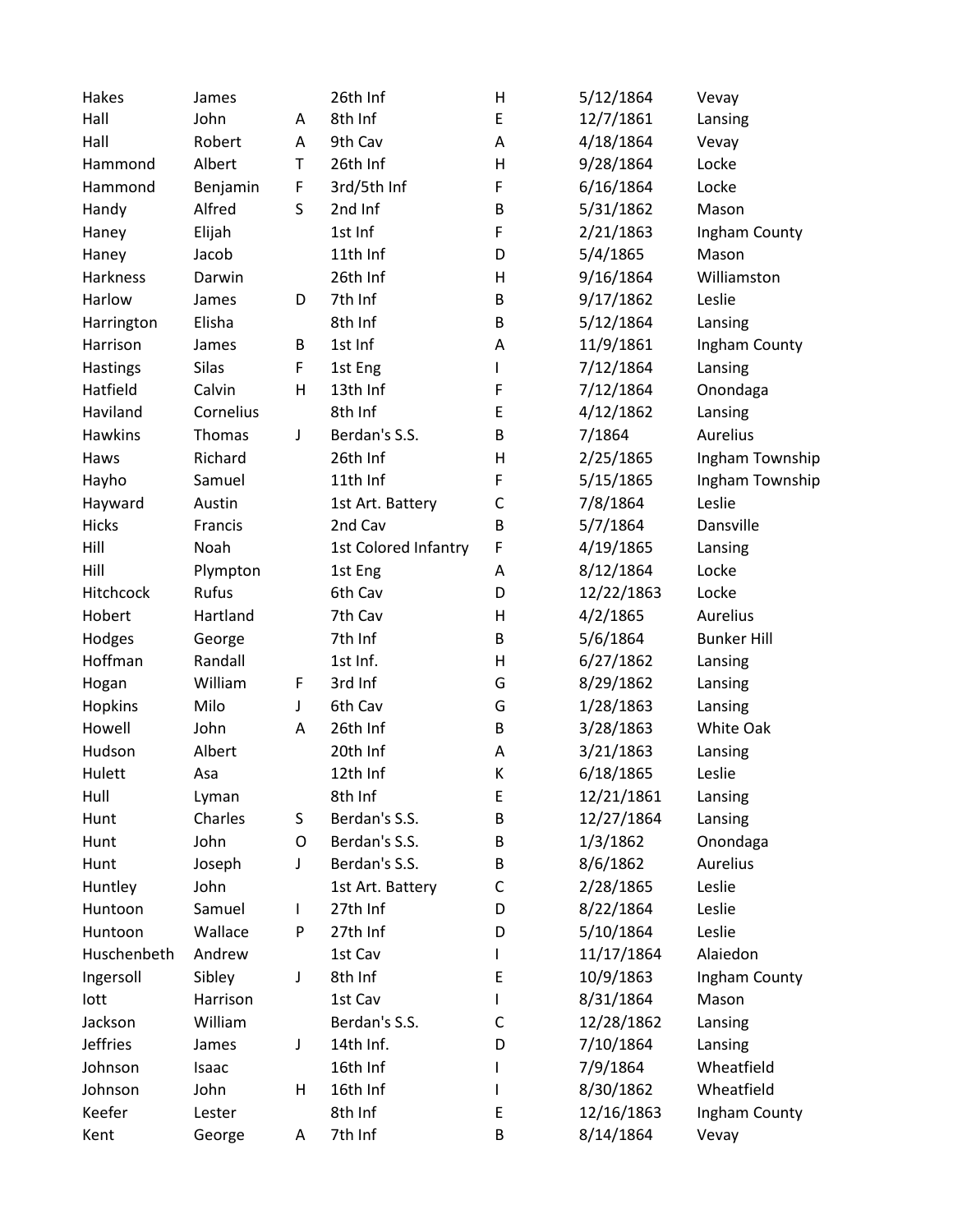| Kenyon       | Thomas       | G | 10th Cav         | M            | 4/8/1865   | Lansing            |
|--------------|--------------|---|------------------|--------------|------------|--------------------|
| Kinne        | Cyrus        | Α | 14th Inf.        | D            | 5/21/1863  | Ingham County      |
| Kiper        | Levi         |   | 20th Inf         | G            | 2/14/1863  | Onondaga           |
| Knapp        | William      | W | 13th Inf         | E            | 1/23/1865  | <b>Aurelius</b>    |
| Lafferty     | Jerome       | B | 12th Inf         | G            | 10/22/1862 | Lansing            |
| Lathrop      | George       | D | 3rd Cav          | B            | 7/28/1864  | Lansing            |
| Laverty      | Elijah       |   | 4th Inf          | $\mathsf{H}$ | 7/19/1863  | Lansing            |
| Laycock      | William      | B | 8th Inf          | К            | 6/16/1862  | Leslie             |
| Lee          | Chauncey     | Г | 7th Cav          | E            | 6/20/1863  | Leroy              |
| Lennon       | William      | H | 12th Inf         | G            | 6/5/1862   | Alaiedon           |
| Leslie       | Nelson       | D | Berdan's S.S.    | B            | 1/2/1863   | Okemos             |
| Lewis        | Timothy      |   | 16th Inf         | F            | 11/6/1861  | Delhi              |
| Lighthall    | Lorenzo      | D | 6th Inf          | B            | 8/9/1864   | Leroy              |
| Lindsley     | <b>Silas</b> | S | Berdan's S.S.    | B            | 1/3/1862   | Dansville          |
| Livermore    | Ransom       |   | 13th Inf         | A            | 3/3/1865   | Mason              |
| Lott         | Harrison     |   | 1st Cav          | L            | 10/14/1864 | Mason              |
| Lounsbery    | John         |   | 26th Inf         | A            | 8/31/1864  | Vevay              |
| Lowell       | James        |   | 7th Cav          | Е            | 8/11/1864  | Leroy              |
| Lyon         | Charles      | S | 13th Inf         | G            | 2/1/1863   | Ingham Township    |
| Maguire      | John         |   | 20th Inf         | A            | 3/31/1864  | Aurelius           |
| Mallory      | Meredith     |   | 10 Cav           | Α            | 12/3/1863  | Locke              |
| Marsh        | Ezra         | S | 11th Inf         | К            | 10/2/1864  | Lansing            |
| Marsh        | Henry        |   | 1st Inf.         | К            | 6/27/1862  | Ingham County      |
| Marston      | Jerome       | E | 7th Inf          | B            | 8/9/1862   | Leslie             |
| Martin       | Daniel       |   | 1st Art. Battery | C            | ŗ          | Leslie             |
| Mason        | Joseph       |   | 3rd Inf          | G            | 5/3/1863   | Lansing            |
| Mason        | Oran         |   | 26th Inf         | G            | 8/7/1863   | Ingham Township    |
| Mathews      | Samuel       |   | 3rd Inf.         | G            | 1/1/0/1865 | Ingham County      |
| Maxfield     | Henry        |   | 28th Inf         | F            | 3/16/1865  | Lansing            |
| McClanathan  | John         |   | 7th Inf          | B            | 10/25/1862 | Leroy              |
| McCumber     | Daniel       |   | 26th Inf         | $\mathsf{H}$ | 11/12/1863 | <b>Bunker Hill</b> |
| McCurdy      | Thomas       | M | 12th Inf         | G            | 11/23/1863 | Lansing            |
| McIntyre     | Arza         |   | 2nd Cav          | F            | 12/22/1865 | Aurelius           |
| McKernan     | Philip       |   | 7th Inf          | B            | 9/26/1861  | Mason              |
| McLane       | Peter        |   | 6th Cav          | G            | 5/28/1864  | Lansing            |
| Meach        | Charles      | К | 7th Cav          | E            | 5/7/1863   | Leroy              |
| Meach        | Fayette      |   | 12 Inf           | G            | 4/12/1864  | Meridian           |
| Melville     | William      | G | 1st Inf.         | B            | 7/4/1862   | Mason              |
| Meyer        | Henry        |   | 17th Inf         | F            | 9/17/1862  | Lansing            |
| Miller       | Austin       |   | 12th Inf         | G            | ?          | Leslie             |
| Miller       | Oscar        |   | 7th Inf          | B            | 9/17/1862  | Mason              |
| Morehouse    | Andrew       |   | 20th Inf         | А            | 12/14/1864 | Lansing            |
| Morgan       | James        |   | 14th Inf.        | C            | 10/20/1864 | Lansing            |
| Morgan       | Martin       | L | 8th Inf          | К            | 12/13/1864 | Leslie             |
| Mosher       | Elijah       | B | 20th Inf         | A            | 4/17/1865  | Leslie             |
| Mutton       | George       |   | 12th Inf         | G            | 6/5/1865   | Mason              |
| <b>Myers</b> | Cornelius    | А | 28th Inf         | F            | 11/2/1864  | Lansing            |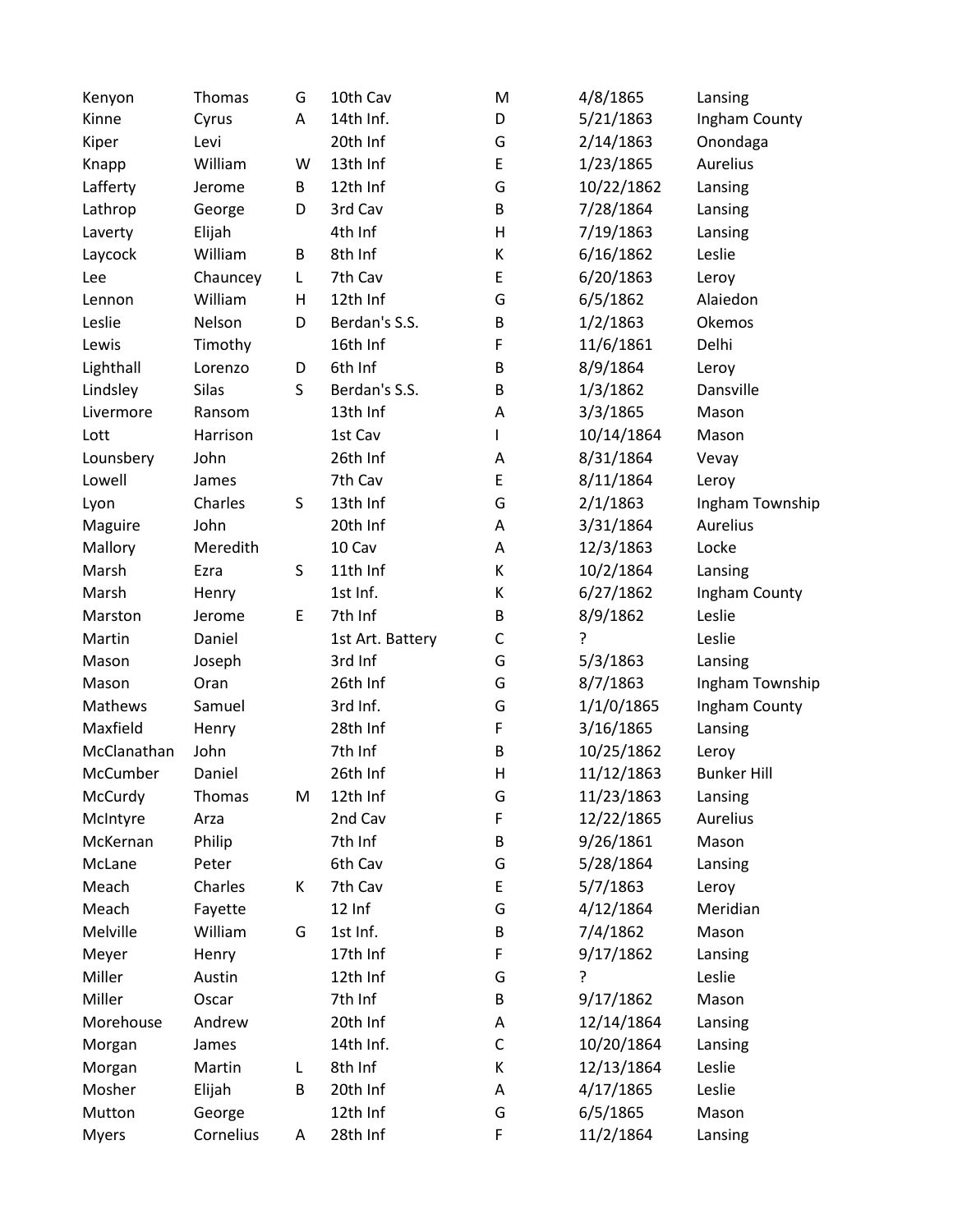| Nay         | Harman      |           | 7th Cav          | E           | 7/6/1863   | Webberville        |
|-------------|-------------|-----------|------------------|-------------|------------|--------------------|
| Nichols     | Jacob       |           | 1st Inf.         | A           | 6/23/1863  | Stockbridge        |
| Northrup    | Edgar       | B         | 26th Inf         | Н           | 4/23/1863  | Vevay              |
| Norton      | Edson       |           | 14th Inf.        | E           | 4/14/1862  | Stockbridge        |
| Oatley      | William     |           | 12th Inf         | G           | 9/19/1862  | Lansing            |
| O'Brian     | Jeremiah    |           | 20th Inf         | Н           | 2/28/1865  | Lansing            |
| Olds        | John        | A         | 9th Inf.         | D           | 12/3/1864  | Williamston        |
| Olmstead    | Morris      | M         | 2nd Cav          | B           | 7/6/1864   | Aurelius           |
| Ostrum      | William     | ${\sf R}$ | Berdan's S.S.    | B           | 1/8/1862   | Lansing            |
| Owen        | Benjamin    | F         | 26th Inf         | Н           | 6/12/1864  | Meridian           |
| Paddelford  | Harmon      | W         | 20th Inf         | Α           | 11/30/1862 | Lansing            |
| Palmenter   | Wibert      |           | 8th Inf          | E           | 3/11/1862  | Lansing            |
| Palmer      | George      |           | 7th Inf          | B           | 9/25/1862  | Mason              |
| Parker      | Acel (Asel) |           | 12th Inf         | G           | 4/15/1862  | Meridian           |
| Parker      | James       | Η         | 13th Inf         | D           | 2/10/1865  | Mason              |
| Parker      | Leroy       |           | 4th Cav          | L           | 1/30/1863  | Vevay              |
| Parks       | Aaron       |           | 26th Inf         | G           | 5/12/1864  | Ingham Township    |
| Patrick     | Daniel      |           | 26th Inf         | B           | 5/15/1863  | White Oak          |
| Peak        | William     | C         | 7th Inf          | B           | 2/1/1863   | <b>Bunker Hill</b> |
| Peck        | Philander   | D         | 13th Inf         | B           | 3/19/1865  | <b>Bunker Hill</b> |
| Pendell     | Freeman     | Α         | 28th Inf         | F           | 2/1865     | Mason              |
| Perry       | Edwin       |           | 5th Inf          | $\mathsf C$ | 8/4/1864   | Ingham County      |
| Perry       | Thomas      | W         | 8th Inf          | E           | 11/21/1861 | Lansing            |
| Philo       | Levi        | H         | 3rd Cav          | B           | 11/17/1864 | Ingham Township    |
| Piersons    | Sylvanus    | L         | Berdan's S.S.    | B           | 1/5/1862   | Lansing            |
| Place       | Alfred      | E         | 8th Inf          | Α           | 8/28/1863  | Meridian           |
| Potter      | Cyrus       |           | 12th Inf         | G           | 9/18/1864  | Meridian           |
| Pottery     | Charles     |           | 16th Inf         | $\sf E$     | 4/13/1863  | Delhi              |
| Presley     | Richard     | W         | 9th Inf.         | Н           | 2/9/1862   | Ingham County      |
| Presly      | John        |           | 7th Inf          | B           | 8/17/1864  | White Oak          |
| Price       | Stephen     | L         | 14th Inf.        | К           | 2/5/1865   | Locke              |
| Ralph       | Alfred      | E         | 8th Inf          | К           | 8/4/1863   | Ingham County      |
| Ramsdell    | Stillman    |           | 8th Cav          | E           | 1/17/1865  | Stockbridge        |
| Randall     | George      |           | 3rd Inf          | Н           | 5/5/1864   | Lansing            |
| Rathbone    | James       | н         | 1st Art. Battery | C           | 6/23/1865  | Leslie             |
| Raymond     | Marvin      | P         | Berdan's S.S.    | L           | 9/9/1862   | Dansville          |
| Raymond     | Oscar       | J         | 12th Inf         | D           | 4/6/1862   | Leslie             |
| Raynor      | William     |           | 20th Inf         | Α           | 6/12/1864  | Lansing            |
| Reed        | Charles     |           | 13th Inf         | G           | 1/1/1863   | Ingham Township    |
| Reed        | Henry       | A         | 7th Cav          | Κ           | 6/17/1864  | Onondaga           |
| Reynolds    | Charles     | Н         | 11th Cav         | К           | 9/15/1864  | Lansing            |
| Reynolds    | David       | B         | 7th Inf          | Β           | 9/17/1862  | Leslie             |
| Rhodes      | Charles     | Н         | 3rd Inf          | Е           | 5/31/1862  | Mason              |
| Rice        | Abner       | D         | 1st Eng          | B           | 2/15/1864  | Ingham County      |
| <b>Rigg</b> | Meredith    |           | 12th Inf         | G           | 7/5/1862   | Alaiedon           |
| <b>Rigg</b> | Thorton     |           | 12th Inf         | G           | 10/15/1862 | Alaiedon           |
| <b>Rigg</b> | Washington  |           | 12th Inf         | G           | 6/27/1862  | Onondaga           |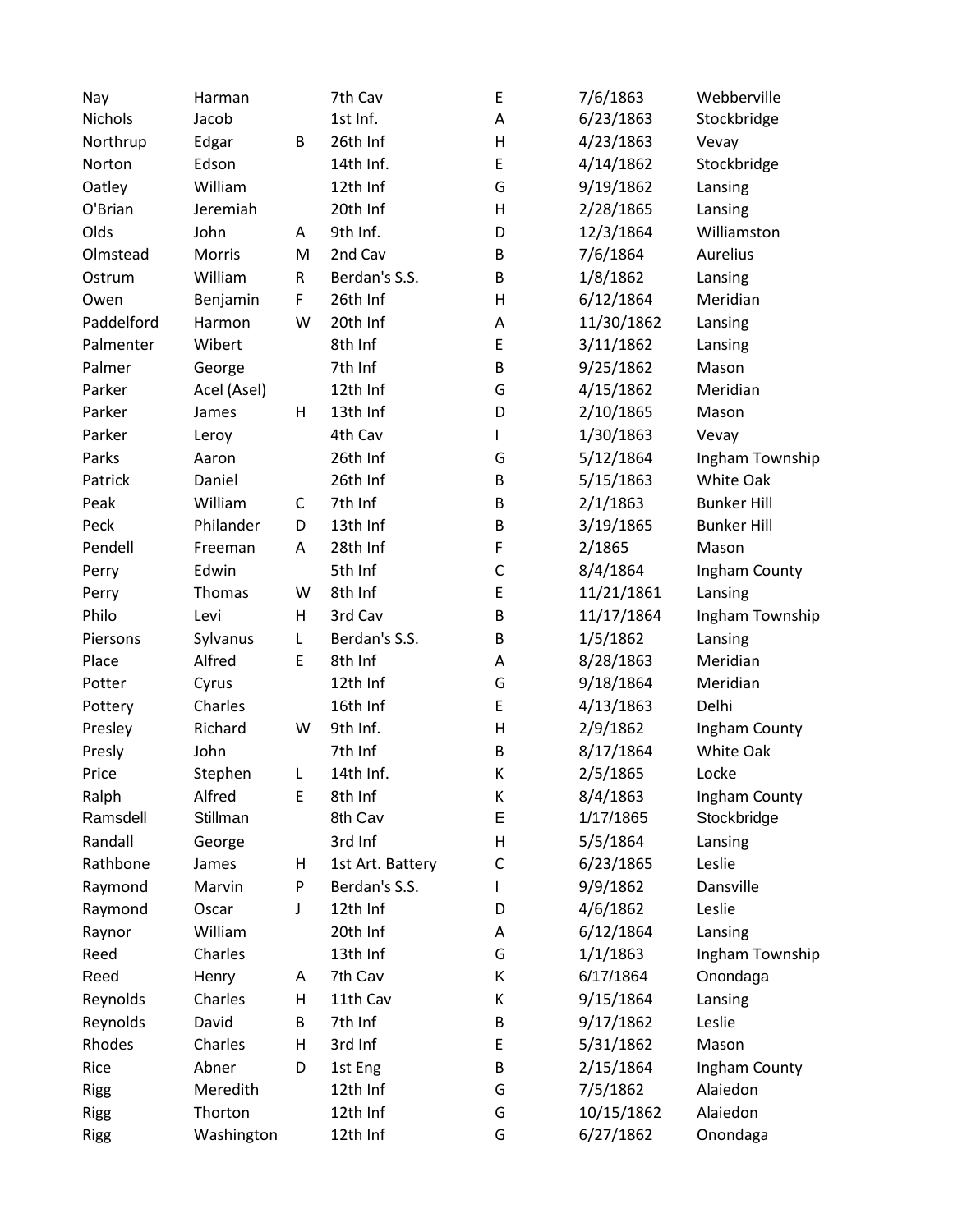| Roberts      | Albert   |   | 12th Inf         | G            | 8/30/1863  | Leslie             |
|--------------|----------|---|------------------|--------------|------------|--------------------|
| Roberts      | Moses    | Н | 20th Inf         | A            | 6/30/1864  | Leslie             |
| Robinson     | Johnson  |   | Berdan's S.S.    | $\mathsf{C}$ | 6/4/1864   | Lansing            |
| Rodgers      | William  | Е | 26th Inf         | G            | 2/5/1865   | Ingham Township    |
| Roedels      | Adam     |   | 12th Inf         | G            | 12/16/1864 | Alaiedon           |
| Rogers       | Asa      | B | 9th Inf.         | E            | 9/21/1864  | Ingham Township    |
| Rogers       | Stephen  | B | 1st Inf.         | A            | 5/5/1863   | Ingham County      |
| Rood         | Jerome   | B | 26th Inf         | H            | 5/3/1863   | Delhi              |
| Rose         | James    |   | 15th Inf         | D            | 7/15/1865  | Delhi              |
| Rowe         | James    |   | 1st Inf          | F            | 8/19/1861  | Dansville          |
| Rowley       | Charles  | B | 26th Inf         | Н            | 6/22/1864  | Locke              |
| Royston      | William  |   | 1st Art. Battery | C            | 7/17/1864  | Leslie             |
| Russell      | James    |   | 6th Inf          | B            | 11/17/1864 | Leroy              |
| Rutter       | Benjamin |   | 8th Inf          | E            | 3/23/1864  | Lansing            |
| Rutty        | Albert   | B | 27th Inf         | D            | 2/23/1864  | Mason              |
| Sabins       | James    | E | 7th Inf          | B            | 12/31/1861 | Ingham County      |
| Sanders      | Henry    |   | 28th Inf         | F            | 4/13/1865  | Lansing            |
| Sawyer       | Henry    | B | 8th Cav          | Н            | 1/2/1865   | Dansville          |
| Sayles       | John     |   | 19th Inf         | G            | 5/15/1864  | Onondaga           |
| Schasberger  | Charles  |   | 3rd Inf          | $\mathsf C$  | 5/31/1862  | Lansing            |
| Schleicher   | John     |   | 12th Inf         | G            | 4/6/1862   | Lansing            |
| Secord       | James    | D | 12th Inf         | G            | 1/1/1862   | Alaiedon           |
| Selfridge    | Daniel   |   | 20th Inf         | А            | 3/13/1864  | Locke              |
| Severance    | Nathan   | E | 16th Inf         | $\mathsf C$  | 8/9/1864   | Lansing            |
| Shattuck     | Daniel   |   | 3rd Inf          | G            | 4/26/1865  | Lansing            |
| Shaw         | William  | D | 14th Inf.        | К            | 1/3/1863   | Ingham County      |
| Sherman      | Josiah   |   | 11th Inf         | G            | 3/23/1865  | Wheatfield         |
| Siebert      | Jacob    | Е | 20th Inf         | A            | 9/30/1864  | Lansing            |
| Simmons      | Theodore | F | 20th Inf         | К            | 8/2/1863   | Stockbridge        |
| <b>Sitts</b> | George   | Н | 20th Inf         | Α            | 6/12/1863  | Mason              |
| Sivard       | Eli      | F | 3rd Inf          | G            | 5/31/1862  | Lansing            |
| Slaght       | Chauncey | G | Berdan's S.S.    | B            | 6/19/1864  | Onondaga           |
| Smalley      | Frazer   |   | 20th Inf         | Α            | 6/29/1863  | Lansing            |
| Smalley      | Henry    |   | 12th Inf         | G            | 4/8/1865   | <b>Bunker Hill</b> |
| Smith        | Alba     | B | 12th Inf         | D            | 10/8/1862  | Leslie             |
| Smith        | Albert   | E | 27th Inf         | D            | 7/25/1864  | Lansing            |
| Smith        | George   | W | 9th III Cav      | D            | 10/1/1862  | Lansing            |
| Smith        | Herbert  |   | 14th Inf.        | E            | 7/5/1862   | Stockbridge        |
| Smith        | Joseph   |   | 20th Inf         | A            | 1/9/1863   | Aurelius           |
| Smith        | Martin   | R | 20th Inf         | G            | 1/5/1863   | Lansing            |
| Smith        | Milo     |   | 20th Inf         | А            | 8/4/1863   | Lansing            |
| Smith        | Nelson   |   | 14th Inf.        | E            | 1/31/1863  | Ingham County      |
| Smith        | William  |   | 8th Inf          | К            | 12/11/1861 | Ingham County      |
| Spalding     | William  | н | 26th Inf         | B            | 10/27/1864 | Ingham Township    |
| Spencer      | Herbert  |   | 7th Inf          | B            | 12/13/1861 | Leslie             |
| Stafford     | Judson   | А | 18th Inf         | Α            | 12/14/1862 | Wheatfield         |
| Steele       | Henry    | V | 26th Inf         | Н            | 5/24/1864  | Vevay              |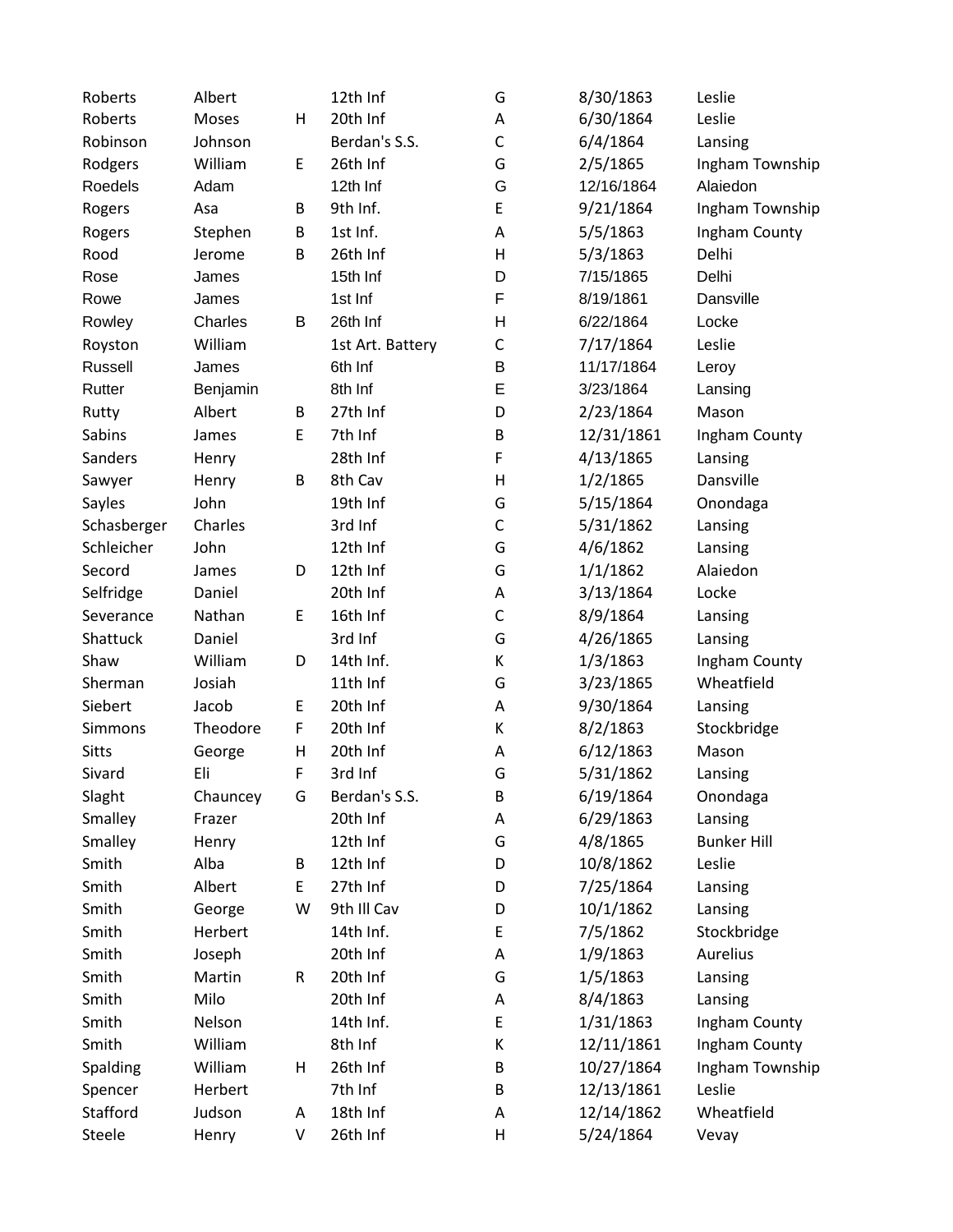| Steele, Jr.    | Amos         | E           | 7th Inf       | $\sf B$     | 7/3/1863   | Mason              |
|----------------|--------------|-------------|---------------|-------------|------------|--------------------|
| Stevens        | Alonzo       | P           | 17th Inf      | F           | 12/11/1863 | Lansing            |
| Stevens        | Augustus     |             | 20th Inf      | Α           | 2/10/1865  | Lansing            |
| Stevenson      | John         |             | 26th Inf      | Н           | 12/23/1862 | Mason              |
| Straub         | Adam         | C           | 5th Cav       | F           | 9/30/1864  | Lansing            |
| Strickland     | Charles      | D           | 12th Inf      |             | 3/15/1865  | Mason              |
| Strickland     | John         | R           | 9th Cav       | A           | 11/29/1865 | Alaiedon           |
| Stringham      | Henry        |             | 8th Cav       | $\mathsf C$ | 2/19/1865  | Onondaga           |
| Sullivan       | William      |             | 26th Inf      | Н           | 7/14/1863  | Locke              |
| Tallman        | William      |             | HH 20th Inf   | G           | 5/12/1864  | Lansing            |
| Tayler         | Joseph       |             | 8th Cav       | M           | 5/6/1865   | Leslie             |
| Taylor         | John         | P           | 13th Inf      | B           | 12/31/1864 | Onondaga           |
| <b>Teeples</b> | Edgar        |             | 12th Inf      | B           | 3/24/1865  | Wheatfield         |
| Thornton       | David        | M           | 8th Inf       | $\mathsf C$ | 7/15/1864  | Ingham County      |
| Throop         | Heman        |             | 8th Inf       | E           | 1/7/863    | Ingham County      |
| Thurston       | <b>Silas</b> | E           | 3rd Inf       | G           | 7/2/1863   | Ingham County      |
| <b>Tobias</b>  | Henry        | D           | 12th Inf      | $\mathsf C$ | 6/13/1865  | Wheatfield         |
| Tollman        | Henry        | S           | 8th Inf       | $\mathsf C$ | 9/17/1862  | Alaiedon           |
| Townsend       | Albert       |             | 2nd Inf       | G           | 7/27/1864  | Stockbridge        |
| Townsend       | Henry        | $\sf S$     | 8th Inf       | $\mathsf C$ | 9/17/1862  | Alaiedon           |
| Tremble        | Stephen      |             | Berdan's S.S. | B           | 3/12/1862  | Meridian           |
| Tryon          | Rodophus     |             | 7th Inf       | B           | 6/29/1862  | Alaiedon           |
| Turner         | Horace       |             | 20th Inf      | Α           | 5/16/1864  | Lansing            |
| Turner         | Ira          | G           | 3rd Inf       | B           | 11/28/1861 | Lansing            |
| Turner         | Stephen      |             | 20th Inf      | Α           | 6/18/1864  | Ingham Township    |
| Turrell        | Frederick    |             | 8th Inf       | E           | 6/16/1862  | Williamston        |
| Twamley        | David        |             | 1st Inf.      | Α           | 1/1/1863   | Ingham County      |
| Tyler          | Eugene       | К           | 6th Cav       | D           | 7/8/1864   | Okemos             |
| Tyler          | John         | M           | 26th Inf      | Н           | 4/28/1863  | Vevay              |
| Tyler          | Stephen      | R           | Berdan's S.S. | B           | 5/14/1864  | Okemos             |
| Vanardall      | James        |             | 16th Inf      | F           | 6/27/1862  | Lansing            |
| VanEtten       | Peter        | G           | Berdan's S.S. | C           | 8/30/1862  | Lansing            |
| VanHorn        | Charles      | $\mathsf C$ | 14th Inf      | D           | 7/14/1862  | Leroy              |
| VanHorn        | Daniel       |             | 9th Cav       | A           | 1/18/1863  | Alaiedon           |
| VanHorn        | George       | W           | Berdan's S.S. | B           | 4/2/1862   | Leroy              |
| Vaniel         | Edward       |             | 12th Inf      | G           | 2/28/1862  | Leslie             |
| Vanlooven      | Andrew       | В           | 8th Inf       | E           | 6/5/1865   | Lansing            |
| Vickery        | James        |             | 6th Inf       | F           | 6/11/1864  | <b>Bunker Hill</b> |
| Waggoner       | David        | W.          | Berdan's S.S. | B           | 5/12/1864  | Aurelius           |
| Walker         | Hiram        | B           | 20th Inf      | A           | 11/9/1864  | Aurelius           |
| Webb           | William      |             | 8th Cav       | $\mathsf C$ | 12/3/1864  | Aurelius           |
| Weller         | Francis      |             | 26th Inf      | Н           | 5/12/1864  | <b>Bunker Hill</b> |
| Wells          | Moses        |             | 10th Cav      | К           | 3/11/1864  | Onondaga           |
| Wheeler        | Rodrick      | B           | 20th Inf      | Α           | 9/30/1863  | Lansing            |
| Whipple        | William      |             | 13th Inf      | G           | 12/15/1862 | Ingham Township    |
| Whitcomb       | Washington   |             | 26th Inf      | Н           | 12/24/1864 | Wheatfield         |
| White          | Rodney       | V           | 1st Cav       | L           | 1/14/1865  | Vevay              |